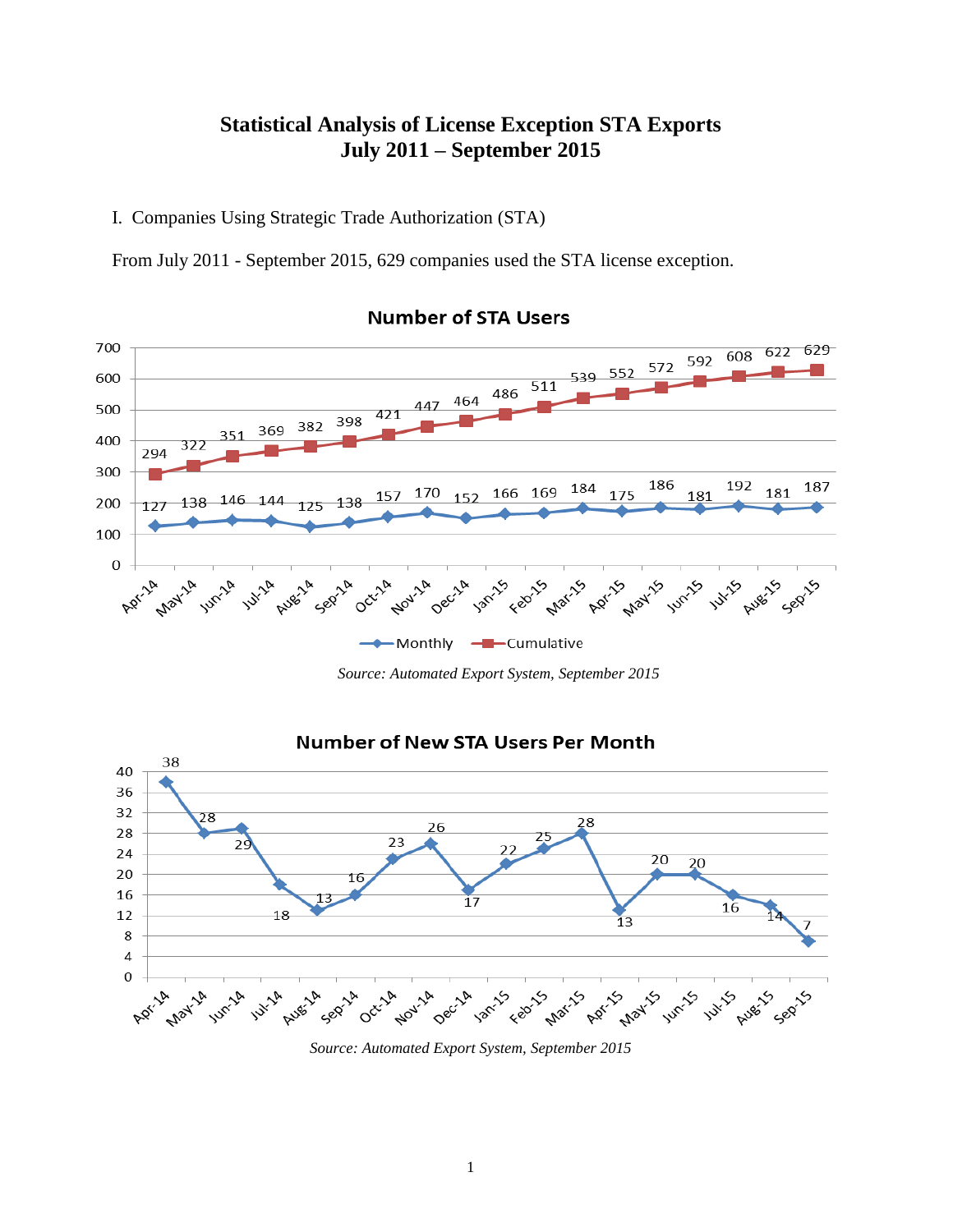#### II. STA Shipments

From July 2011 - September 2015, there were 20,210 shipments exported under STA license exception. Of these shipments, 7,489 (37.1 percent) were less than \$2,500.



## **Count of STA Shipments**

*Source: Automated Export System, September 2015*

From July 2011 - September 2015, the value of exports under STA license exception was \$1.3 billion.



*Source: Automated Export System, September 2015*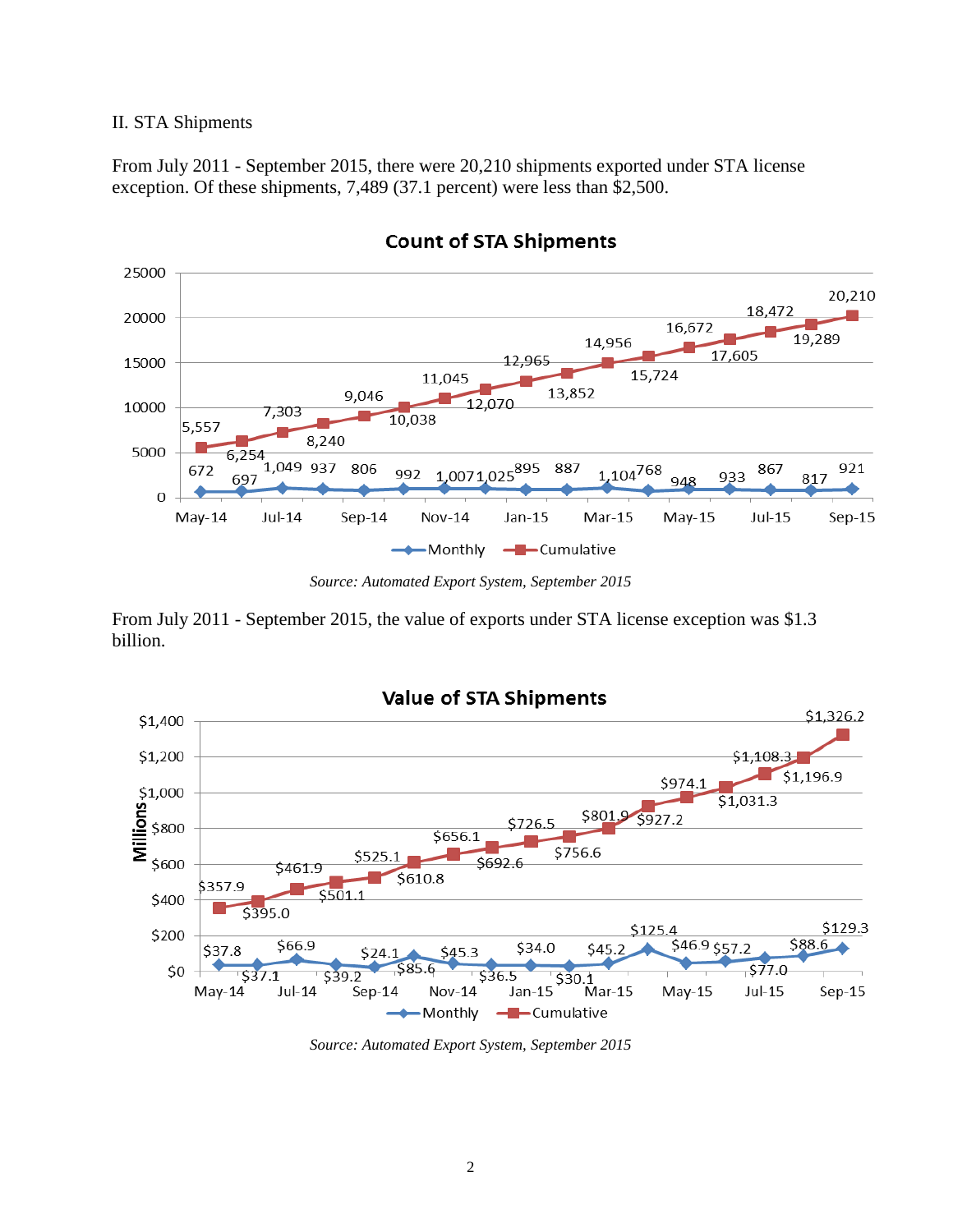*Top ECCNs Exported Under STA License Exception, July 2011-September 2015* ECCN 9A610 9A619 9A012 6A003 0A987 9A004 3A611 9A515 0A606 *Source: Automated Export System, September 2015*

*Top ECCNs Exported to 36 STA (c)(1) Countries, July 2011-September 2015*

ECCN 9A610 9A619 6A003 9A012 0A987 9A004 3A611 9A515 *Source: Automated Export System, September 2015*

*Top ECCNs Exported to Eight STA (c)(2) Countries , July 2011-September 2015*

| <b>ECCN</b>                                     |  |
|-------------------------------------------------|--|
| 9A012                                           |  |
| 1C008                                           |  |
| 6A005                                           |  |
| 3A001                                           |  |
| 3C004                                           |  |
| 3A002                                           |  |
| 1C010                                           |  |
| 6A002                                           |  |
| Source: Automated Export System, September 2015 |  |

*Top Destinations of Items Exported Under STA License Exception, July 2011-September 2015*

| Country                                       | # of      | Value      |
|-----------------------------------------------|-----------|------------|
|                                               | Shipments | (millions) |
| Japan                                         | 3,671     | \$413.1    |
| South Korea                                   | 2,251     | \$133.1    |
| United Kingdom                                | 1,533     | \$65.9     |
| Sweden                                        | 1,302     | \$11.1     |
| Australia                                     | 1,225     | \$62.9     |
| Netherlands                                   | 1012      | \$25.3     |
| Turkey                                        | 798       | \$23.4     |
| Course Automated Export System Contember 2015 |           |            |

*Source: Automated Export System, September 2015*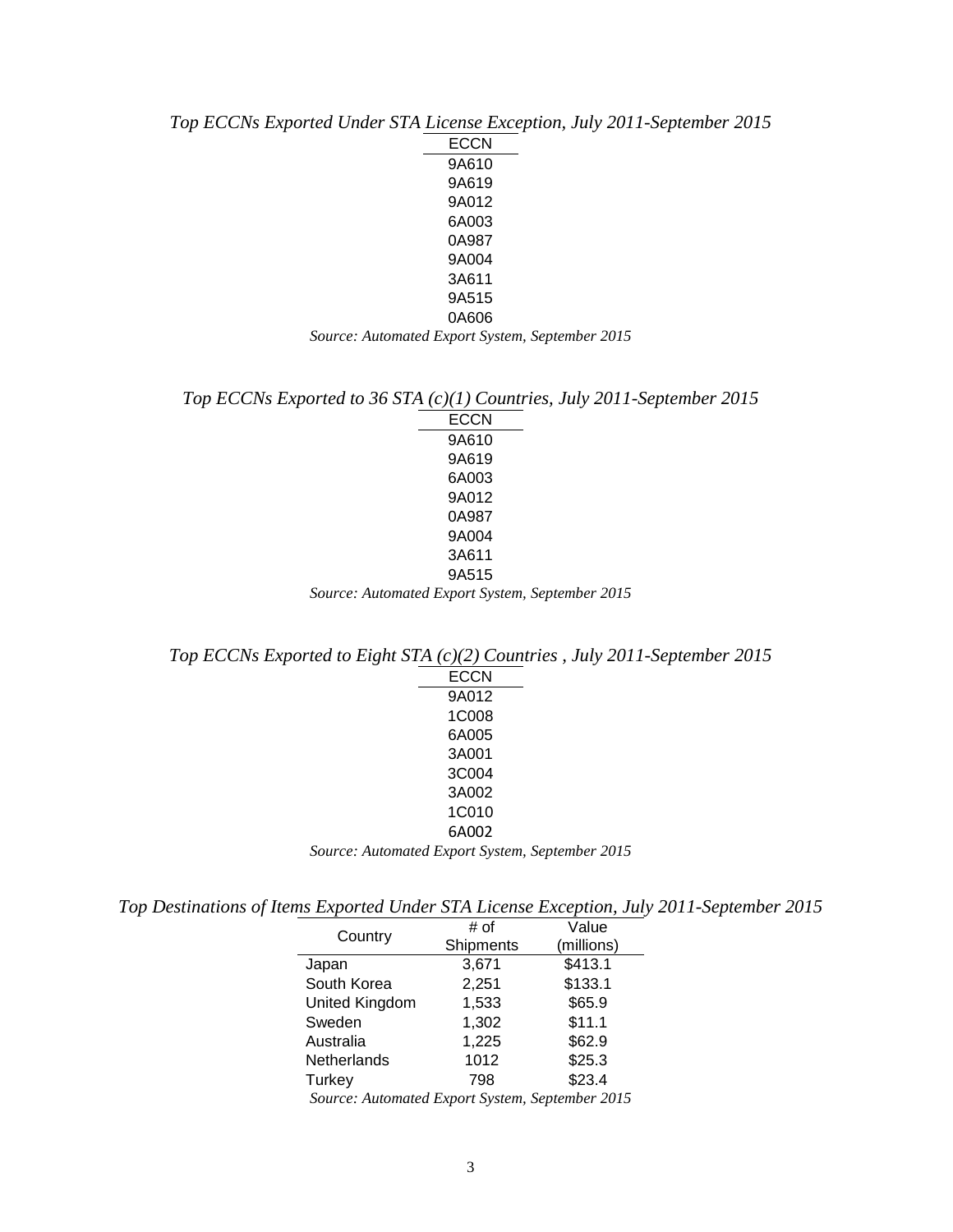| Country                                         | # of      | Value      |
|-------------------------------------------------|-----------|------------|
|                                                 | Shipments | (millions) |
| Japan                                           | 3,671     | \$413.1    |
| South Korea                                     | 2,251     | \$133.1    |
| United Kingdom                                  | 1,533     | \$65.9     |
| Sweden                                          | 1,302     | \$11.1     |
| Australia                                       | 1,225     | \$62.9     |
| Netherlands                                     | 1,012     | \$25.3     |
| Turkey                                          | 798       | \$23.4     |
| Source: Automated Export System, September 2015 |           |            |

*Top Destinations of Items Exported to 36 STA (c)(1) Countries, July 2011-September 2015*

*Top Destinations of Items Exported to Eight STA (c)(2) Countries, July 2011-September 2015*

| Country                                         | # of      | Value      |
|-------------------------------------------------|-----------|------------|
|                                                 | Shipments | (millions) |
| Taiwan                                          | 484       | \$94.1     |
| Singapore                                       | 344       | \$63.9     |
| Israel                                          | 296       | \$45.6     |
| India                                           | 185       | \$5.9      |
| South Africa                                    | 103       | \$0.6      |
| Hong Kong                                       | 65        | \$0.4      |
| Source: Automated Export System, September 2015 |           |            |

Of the 44 countries eligible for shipments under the STA license exception, two countries have not been recipients of STA shipments: Albania and Malta.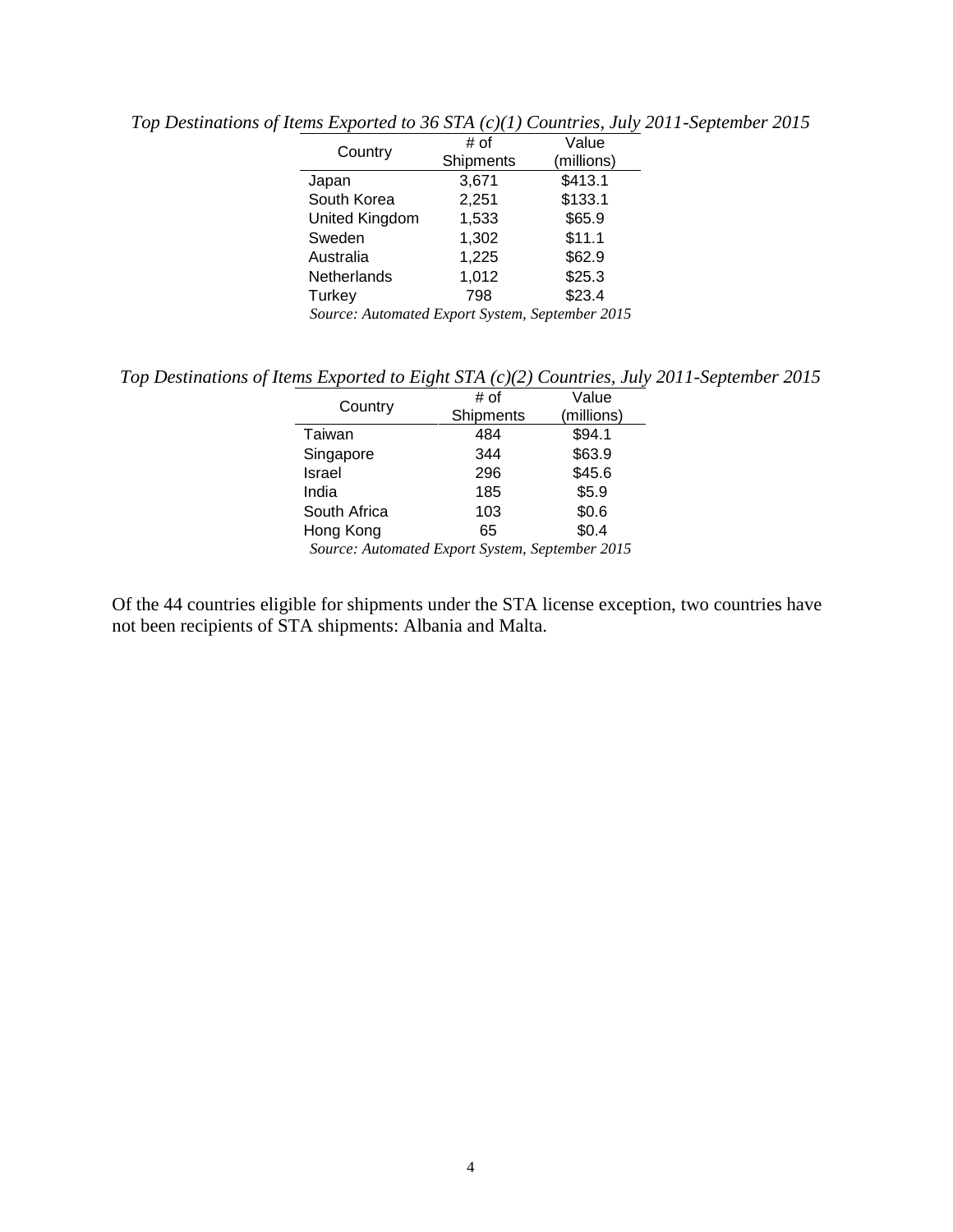#### III. 600-Series and 9x515 STA Exports

From October 2013 – September 2015, there were 10,747 exports of 600-series and 9x515 items under the STA license exception worth \$817.0 million by 426 exporters (67.7 percent of all STA users).

6 of the 7 new STA users for September 2015 only exported 600-series items.

- \$800.0  $$676.5$ \$700.0  $$722.2$ \$600.0 \$603.9 \$500.0 Millions \$511.0 \$390.8 \$400.0 \$332.4 \$274.6 \$300.0  $$357.6$  $$302.1$ \$202.0 \$200.0  $5235.1$  $$120.2$  $$111.8$ \$80.5 \$182.7 \$51 \$100.0  $$39.5$ \$30.2 \$33 41  $$0.0$  $527.6$  $5252$ **Mary** Aug-15 Augs2A Nov-14 .u<br>ar<sup>15</sup> Apr-15 **Allists UIRILA 101-2**4  $\triangleright$ d ⇘ Febr May Monthly -Cumulative
- Value of 600 & 515 Series STA Shipments

*Source: Automated Export System, September 2015*

| October 2013 – September 2015 |           |            |
|-------------------------------|-----------|------------|
| <b>ECCN</b>                   | # of      | Value      |
|                               | Shipments | (millions) |
| 9A610                         | 6,027     | \$402.4    |
| 9A619                         | 3,326     | \$185.5    |
| 3A611                         | 424       | \$20.3     |
| 9A515                         | 231       | \$128.8    |
| 0A606                         | 230       | \$2.9      |
| 1A613                         | 138       | \$44.6     |
| 9B610                         | 69        | \$7.0      |

*Top 600-Series ECCNs Items Exported Under STA License Exception*

*Source: Automated Export System, September 2015*